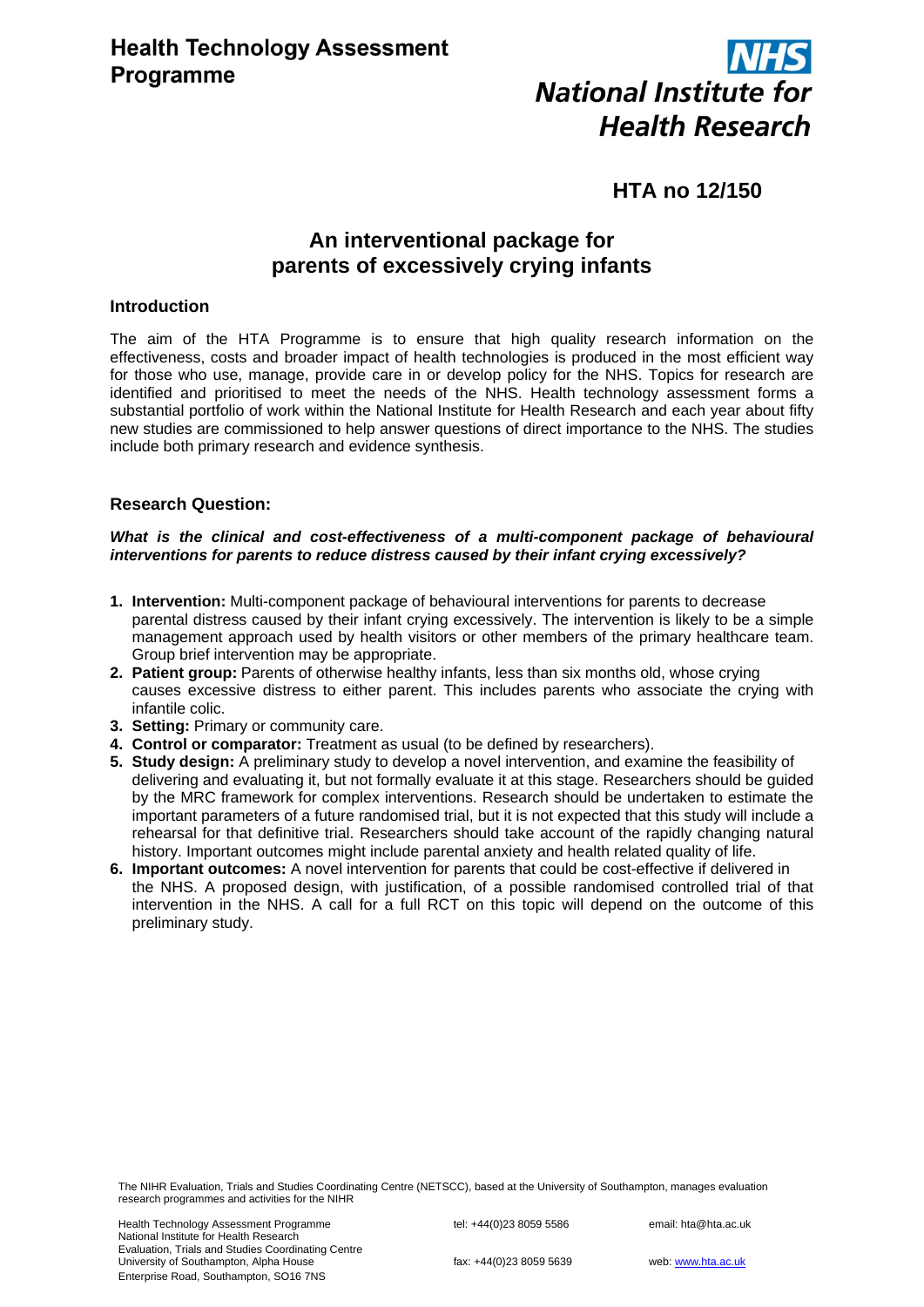#### **Background information for potential applicants:**

*Although there are many studies of interventions involving infants who cry excessively, most are of poor methodological quality.*

We propose the development of a multi-component, behavioural intervention to support parents of *infants who cry excessively. The specific components of the behavioural programme should be specified and justified by applicants in their proposal. Components should be interventions that are, or could be, readily delivered by the NHS*.

# **Notes to Applicants**

The NIHR Health Technology Assessment programme is funded by the NIHR, with contributions from the CSO in Scotland, NISCHR in Wales, and the Public Health Agency in Northern Ireland. Researchers from Northern Ireland and Scotland for certain NICE related calls should contact NETSCC to discuss their eligibility to apply.

For many of the questions posed by the HTA Programme, a randomised controlled trial is likely to be the most appropriate method of providing an answer. However, there may be practical or ethical reasons why this might not be possible. Applicants proposing other research methods are invited to justify these choices.

Applicants are asked to:

- 1. Follow the Medical Research Council's Good Clinical Practice guidelines (http://www.mrc.ac.uk/Utilities/Documentrecord/index.htm?d=MRC002416) when planning how studies, particularly RCTs, will be supervised. Further advice specific to each topic will be given by the HTA Programme at full proposal and contract stages.
- 2. Note that trials involving medicinal products must comply with "The Medicines for Human Use (Clinical Trials) Regulations 2004". In the case of such trials, the DH expects the employing institution of the chief investigator to be nominated as the sponsor. Other institutions may wish to take on this responsibility or agree co-sponsorship with the employing institution. The DH is prepared to accept the nomination of multiple sponsors. Applicants who are asked to submit a full proposal will need to obtain confirmation of a sponsor(s) to complete their application. The DH reserve the right to withdraw from funding the project if they are not satisfied with the arrangements put in place to conduct the trial.

The MHRA (info@mhra.gsi.gov.uk, http://www.mhra.gov.uk) can provide guidance as to whether your trial would be covered by the regulations. The DH/MRC website (http://www.ct-toolkit.ac.uk/) also contains the latest information about Clinical Trials regulations and a helpful FAQ page.

In line with the government's transparency agenda, any contract resulting from this tender may be published in its entirety to the general public. Further information on the transparency agenda is at: http://transparency.number10.gov.uk/#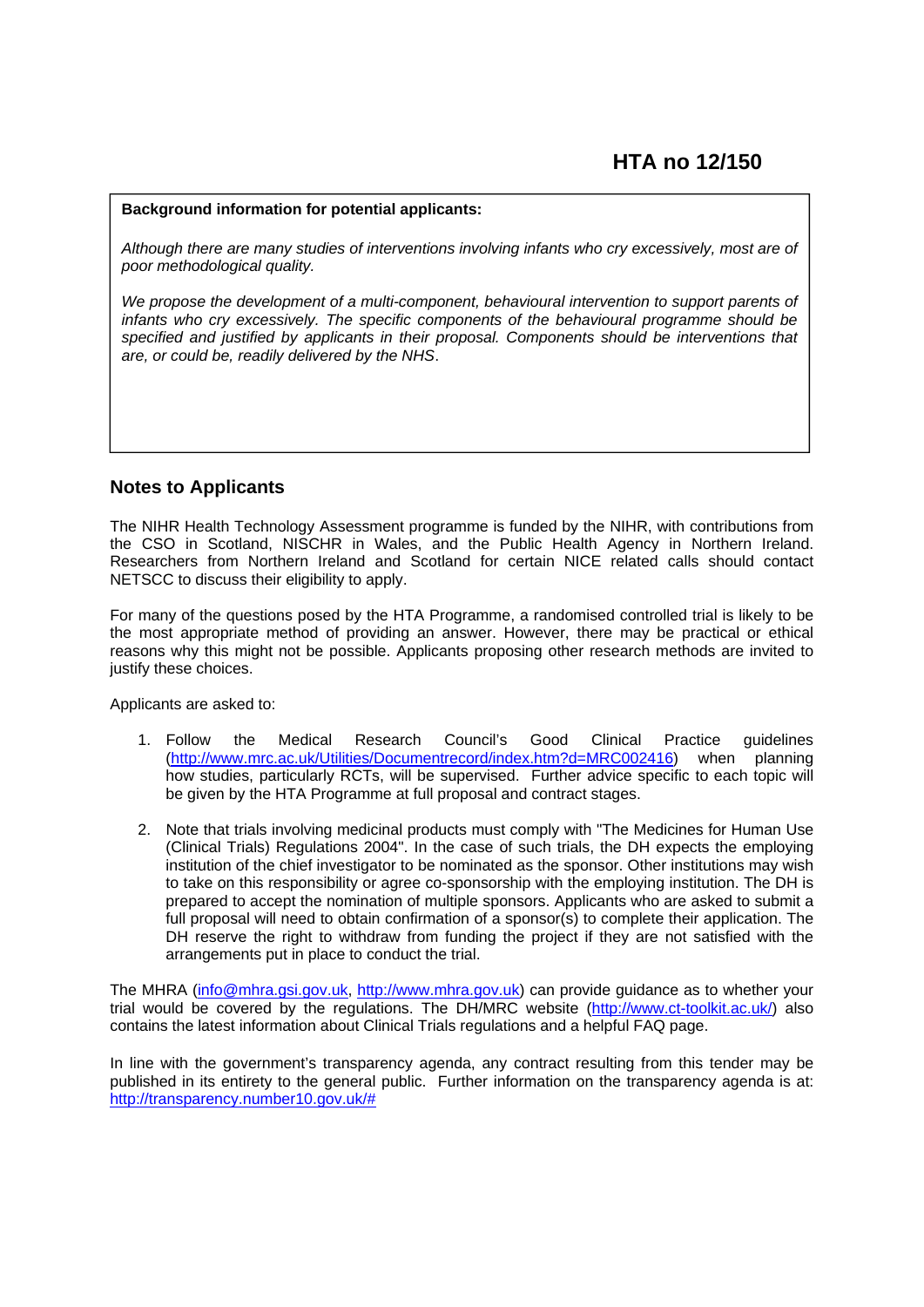# **HTA no 12/150**

Applicants are recommended to seek advice from suitable methodological support services, at an appropriate stage in the development of their research idea and application. It is advisable to make contact at an early a stage as possible to allow sufficient time for discussion and a considered response.

### The NIHR Research Design Service

(http://www.nihr.ac.uk/infrastructure/Pages/infrastructure\_research\_design\_services.aspx) can advise on appropriate NIHR programme choice, and developing and designing high quality research grant applications.

Clinical Trials Units are regarded as an important component of any trial application and can advise and participate throughout the process from initial idea development through to project delivery and reporting. NETSCC CTU Support Funding (http://www.netscc.ac.uk/supporting\_research/CTUs) provides information on the units receiving funding from the NIHR to collaborate on research applications to NIHR programmes and funded projects. In addition UKCRC CTU (http://www.ukcrcctu.org.uk) provides information and searchable information resource on all registered units in the  $\overline{UK}$ 

## **Research networks**

The HTA Programme expects, where appropriate, that applicants will work with the relevant research network.

## **Making an application**

If you wish to submit an outline proposal on this topic, complete the on-line application form at http://www.hta.ac.uk/funding/standardcalls/index.shtml and submit it on line by 6<sup>th</sup> December 2012. Applications will be considered by the HTA Commissioning Board at its meeting in **March 2013**. For outline applications, if shortlisted, investigators will be given a minimum of eight weeks to submit a full proposal.

*Applications received electronically after 1300 hours on the due date will not be considered.* 

*Please see GUIDANCE ON APPLICATIONS overleaf.*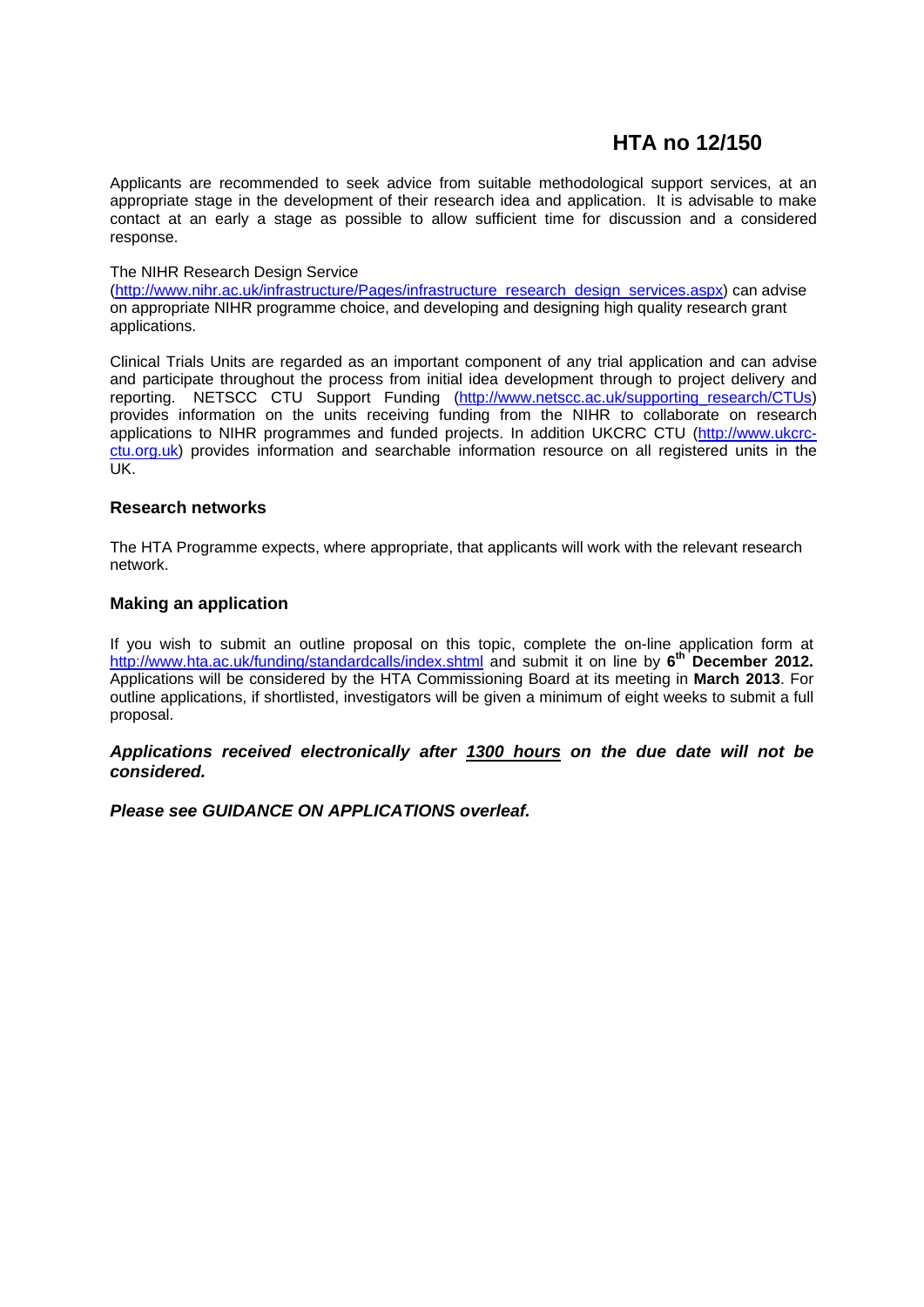# **Guidance on applications**

### **Required expertise**

HTA is a multidisciplinary enterprise. It needs to draw on the expertise and knowledge of clinicians and of those trained in health service research methodologies such as health economics, medical statistics, study design and qualitative approaches. The HTA Programme expects teams proposing randomised controlled trials to include input from an accredited clinical trials unit, or one with equivalent experience. Applicants are also expected to engage a qualified Trial Manager for appropriate projects. A commitment to team working must be shown and applicants may wish to consider a collaborative approach between several institutions.

#### **Public involvement in research**

The HTA Programme recognises the benefit of increasing active involvement of members of the public in research and would like to support research projects appropriately. The HTA Programme encourages applicants to consider *how* the scientific quality, feasibility or practicality of their proposal *could* be improved by involving members of the public. Examples of how this has been done for health technology assessment projects can be found at http://www.hta.ac.uk/PPIguidance/. Research teams wishing to involve members of the public should include in their application: the aims of active involvement in this project; a description of the members of the public (to be) involved; a description of the methods of involvement; and an appropriate budget. Applications that involve members of the public will not, for that reason alone, be favoured over proposals that do not but it is hoped that the involvement of members of the public will improve the quality of the application.

## **Outcomes**

Wherever possible, the results of HTA should provide information about the effectiveness and costeffectiveness of care provided in its usual clinical setting and for the diverse subjects who would be eligible for the interventions under study. The endpoints of interest will in most cases include disease specific measures, health related quality of life and costs (directly and indirectly related to patient management). Wherever possible, these measurements should be made by individuals who are unaware of the treatment allocation of the subjects they are assessing. We encourage applicants to involve users of health care in the preparation of their proposal, for instance in selecting patientoriented outcomes. Where established Core Outcomes exist they should be included amongst the list of outcomes unless there is good reason to do otherwise. Please see The COMET Initiative website at www.comet-initiative.org to identify whether Core Outcomes have been established. A period of follow up should be undertaken which is sufficient to ensure that a wider range of effects are identified other than those which are evident immediately after treatment. These factors should guide applicants in their choice of subjects, settings and measurements made.

#### **Sample size**

A formal estimate should be made of the number of subjects required to show important differences in the chosen primary outcome measure. Justification of this estimate will be expected in the application.

#### **Communication**

Communication of the results of research to decision makers in the NHS is central to the HTA Programme. Successful applicants will be required to submit a single final report for publication by the HTA Programme. They are also required to seek peer-reviewed publication of their results elsewhere and may also be asked to support NETSCC, HTA in further efforts to ensure that results are readily available to all relevant parties in the NHS. Where findings demonstrate continuing uncertainty, these should be highlighted as areas for further research.